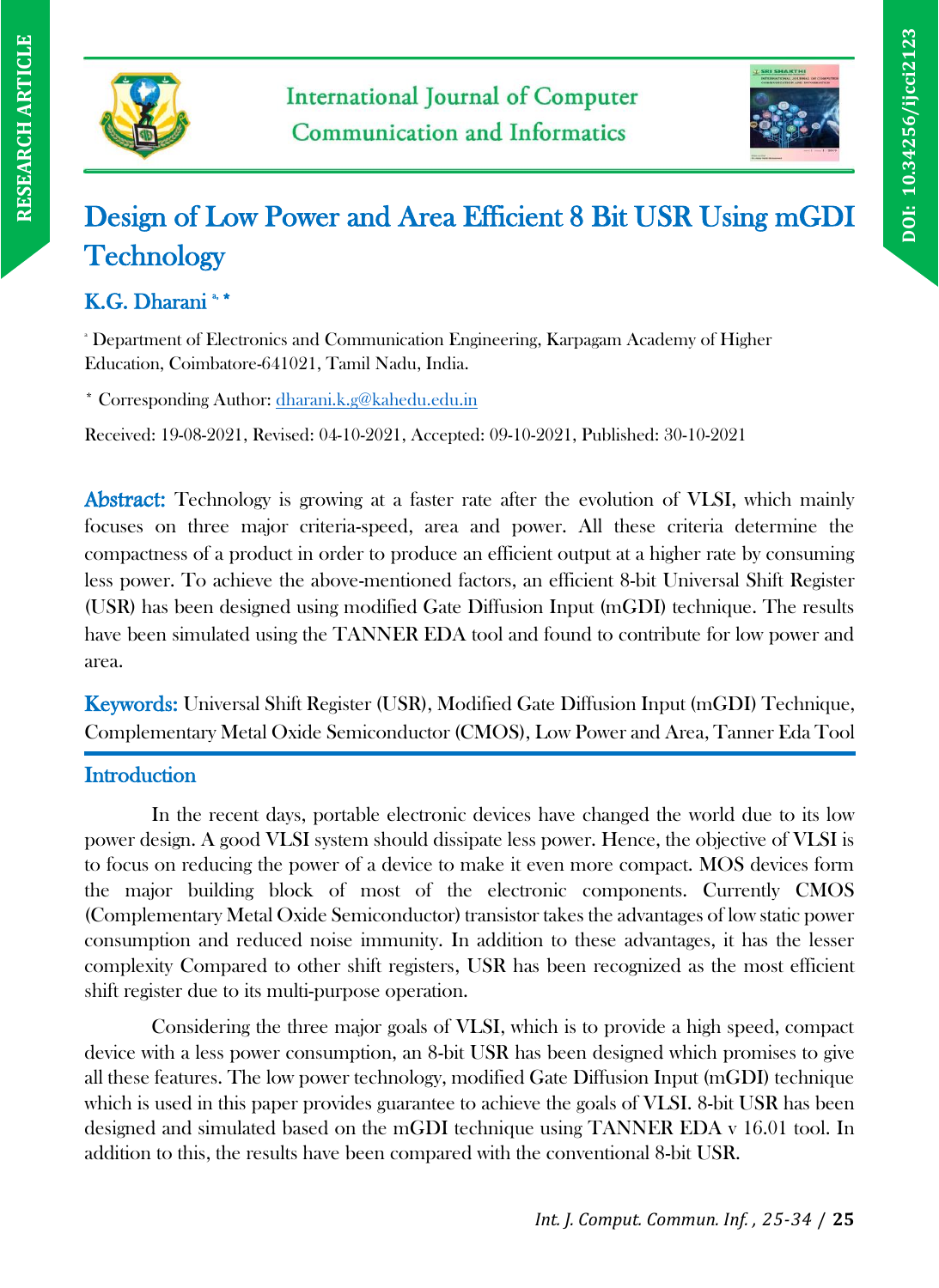The formulation of our research work is as follows: section II enhances the fundamentals of Gate Diffusion Input Technique. Section III studies the modified GDI technique. Section IV gives the overview of Universal Shift Register (USR). The simulation outcomes are examined in section V and section VI serves the conclusion

#### Gdi Technique

GDI stands for Gate Diffusion Input Technique. The basic GDI cell will be similar to the dual well CMOS process as shown in the Figure 1.



Figure1. Gdi Technique

It has three input terminals

- G- common gate input of NMOS and PMOS
- P- input to the source/drain of PMOS
- N- input to the source/drain of NMOS

The bulk terminal of PMOS and NMOS are connected to the P and N terminals respectively. Comparing to CMOS, it consumes only less power. Since the circuit design is low complex, it requires only less area. Though GDI technique is more advantageous compared to CMOS, it has its own drawbacks.

GDI faces difficulty in obtaining strong 0 and strong 1 at the output for certain combinations of input. It is difficult to manufacture in macro scale. The output voltage drop will get degraded and causes overuse of power consumption. The bulks of NMOS and PMOS are constantly connected to VDD and GND respectively which also results in high power consumption.

#### mGdi Technique

mGDI stands for modified Gate Diffusion Input technique. Figure 2 formation of mGDI cell from GDI cell.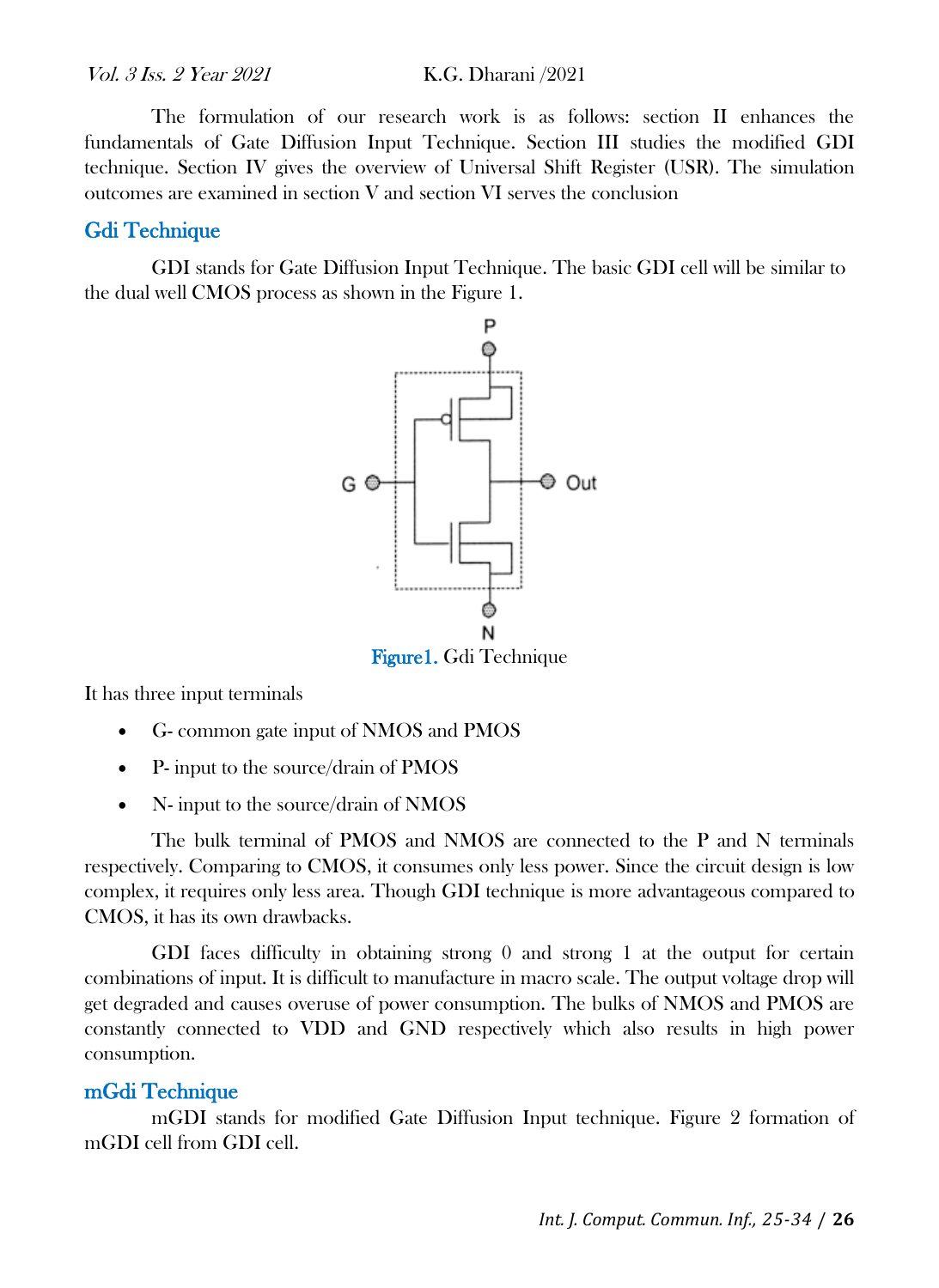

Figure 2. Formation of mGdi Cell from Gdi Cell

The PMOS transistor bulk node is connected to the VDD which is referred as the high constant voltage. The NMOS transistor bulk node is connected to the GND which is referred as the low constant voltage. The complete structure of mGDI cell in the Figure 3.



Figure 3. mGdi Technique

Compared to static CMOS gate, mGDI cell provides considerable reduction of both sub-threshold and gate leakage. They can be implemented with all current CMOS process. This technique promises to provide improved swing degradation. Since the silicon area is very much reduced compared to other conventional methods, the top down design approach is very simple and easy. The leakage power and the switching power have been lowered. Due to these properties, it consumes less power and delivers high speed.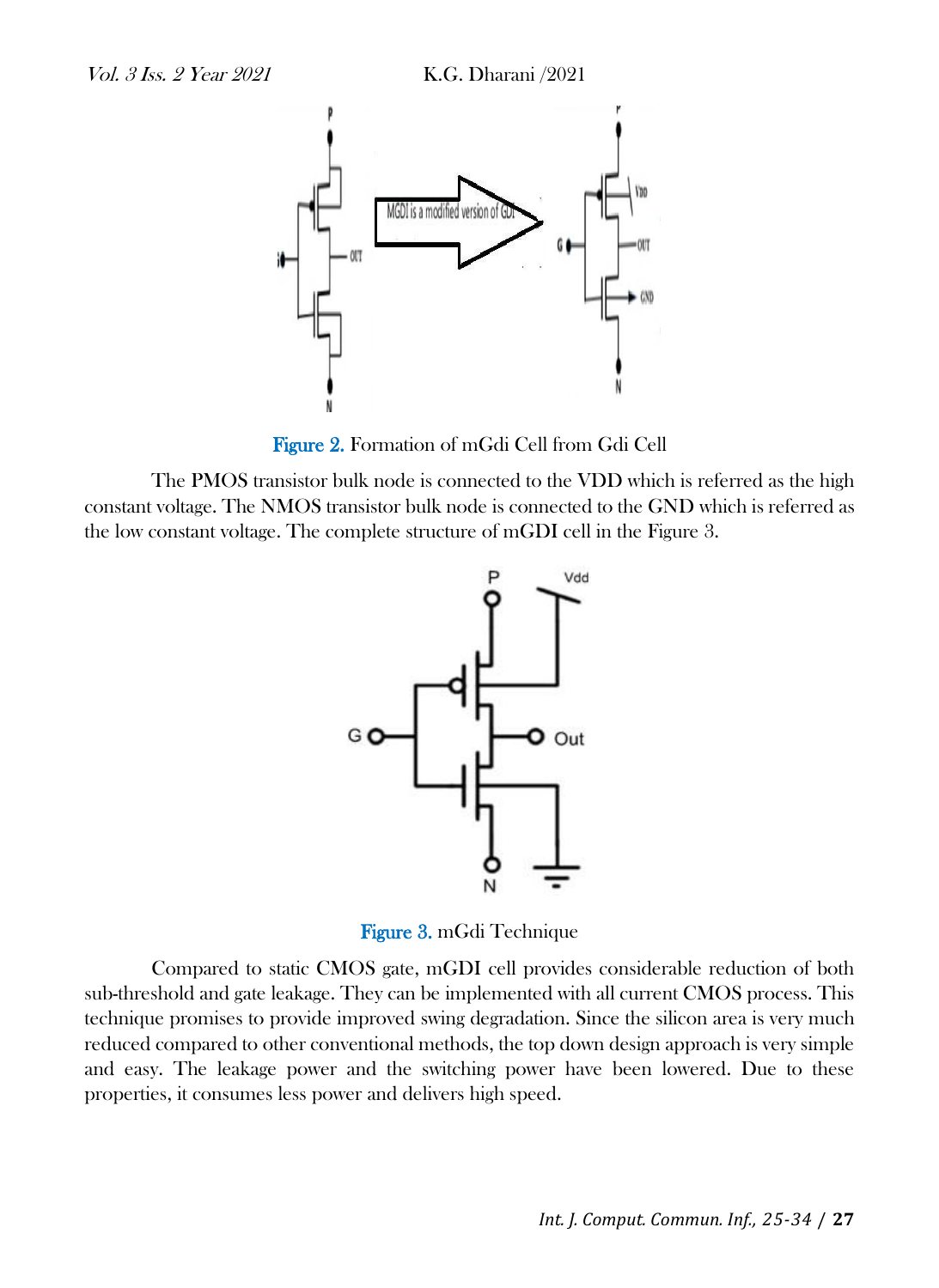#### **USR**

USR stands for Universal Shift Register. The major types of shift registers are Serial Input Serial Output (SISO) shift register, Parallel input Parallel Output (PIPO) shift register, Serial Input Parallel Output (SIPO) shift register and Parallel input Serial Output (PISO) shift register. USR alone will perform all these operations based on the select inputs. These operations are shift left, shift right and parallel load operations as shown in the Table 1.

| S1 | S <sub>0</sub> | <b>Register Operation</b> |
|----|----------------|---------------------------|
|    |                | No change                 |
|    |                | Shift right               |
|    |                | Shift left                |
|    |                | Parallel load             |

Table 1. Register Operation of Usr

The block diagram of USR is shown in the Figure 4. The major blocks are multiplexer and D flip flop.

Multiplexer is used to select the register operation. D flip flop assists in storing the value.



Figure 4. Universal Shift Register (Usr)

The CMOS design of conventional multiplexer is shown in Figure 5.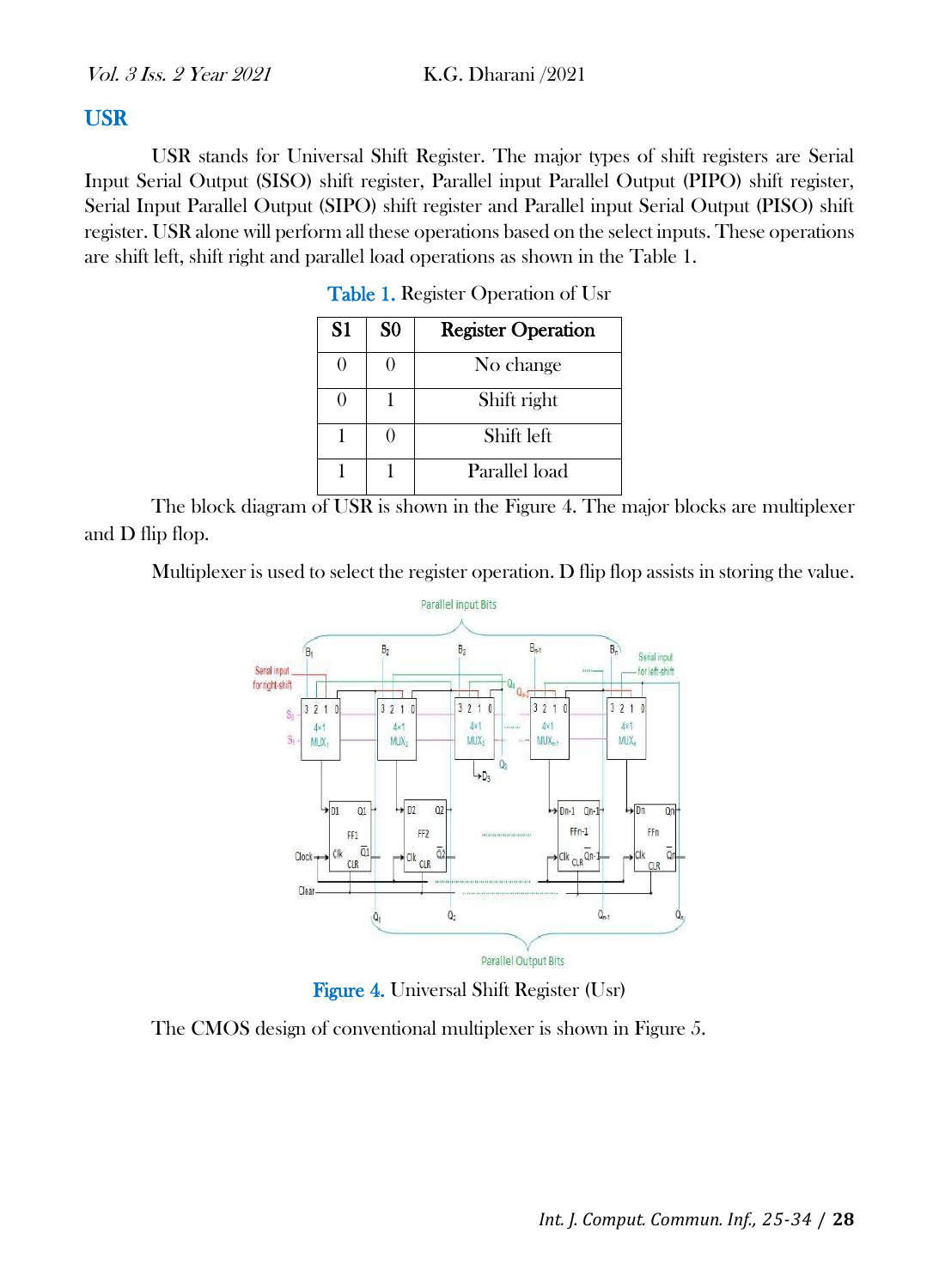

The CMOS design of mGDI based multiplexer is shown in Figure 6.



Figure 6. Schematic of mGdi Based Multiplexer The CMOS design of conventional D flip flop using NAND gate is shown in Figure 7.



Figure 7. Schematic Of Conventional D Flipflop Using Nand Gate

*Int. J. Comput. Commun. Inf., 25-34* / **29**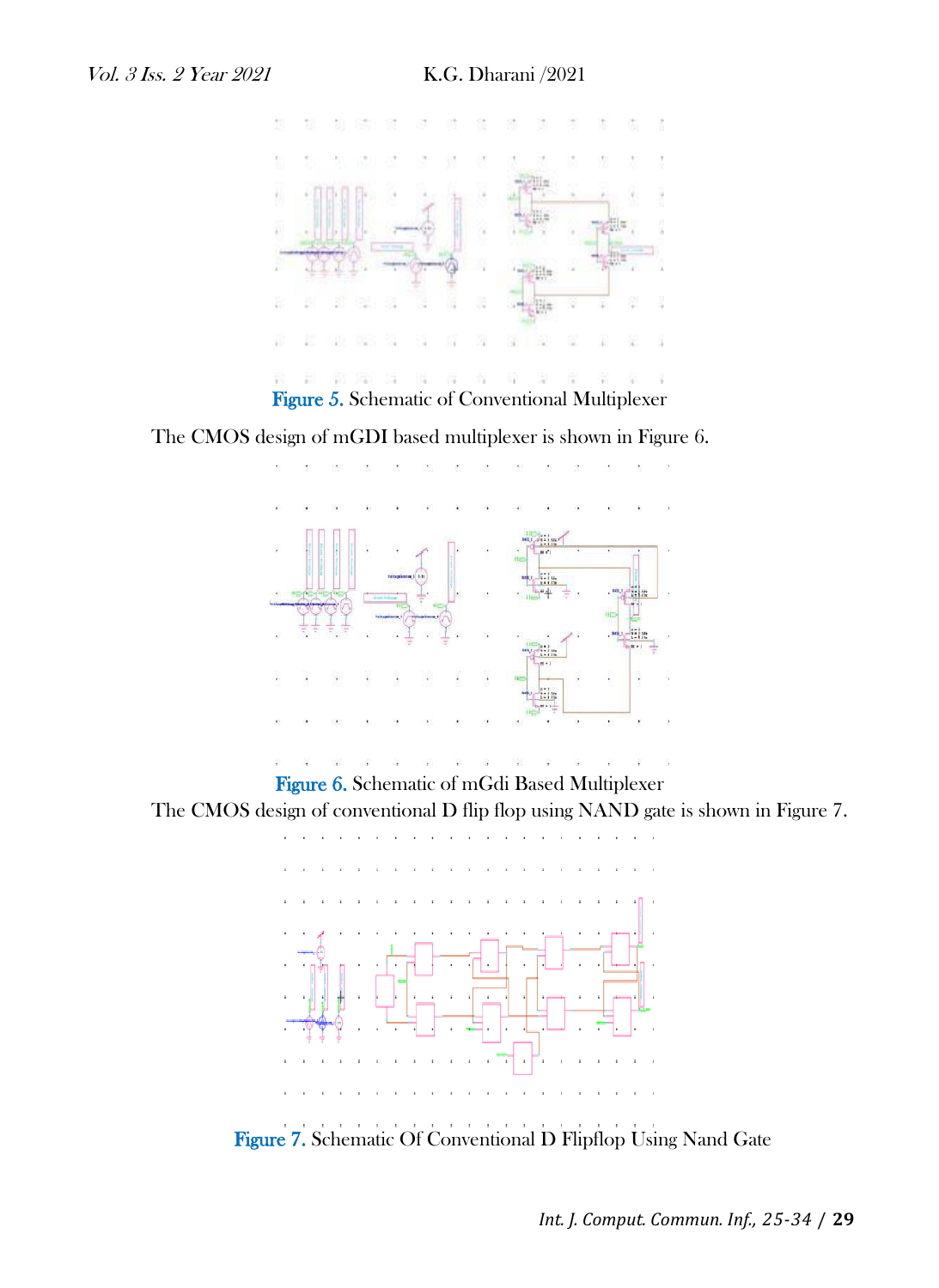The CMOS design of mGDI based D flip flop using NAND gate is shown in Figure 8.





The CMOS design of conventional 8 bit USR is shown in Figure 9.



The CMOS design of mGDI based 8 bit USR is shown in Figure 10.



Figure 10. Schematic of mGdi Based 8 Bit Usr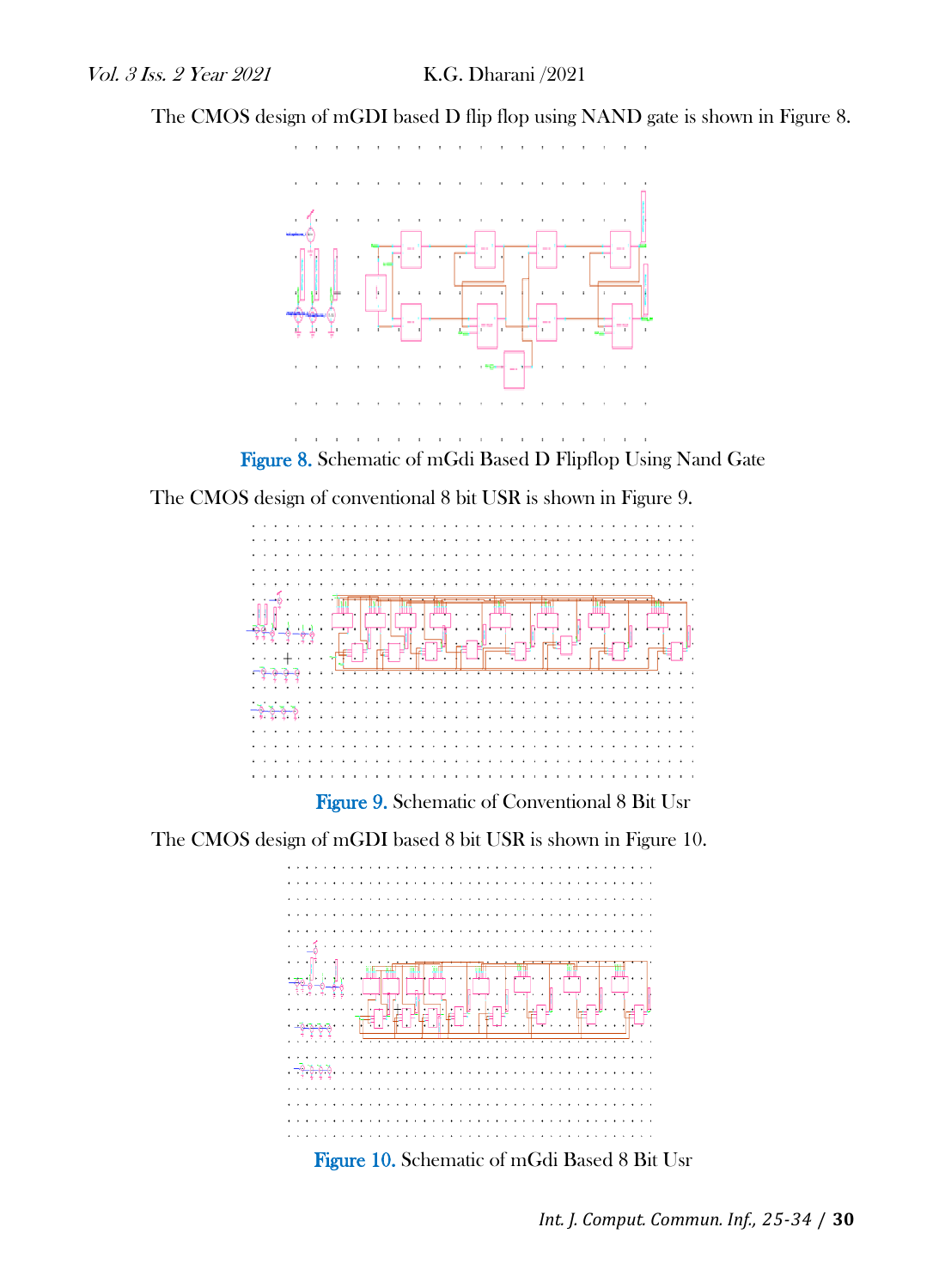#### **Results**

13.

The simulation result of conventional multiplexer is shown in Figure 11.



Figure 11. Outwave Of Conventional Multiplexer

The simulation result of mGDI based multiplexer is shown in Figure 12.



Figure 2. Output Wave of mGdi Based Multiplexer

The simulation result of conventional D flip flop using NAND gate is shown in Figure



Figure 13. Output Wave of Conventional D Flipflop Using Nand Gate

*Int. J. Comput. Commun. Inf., 25-34* / **31**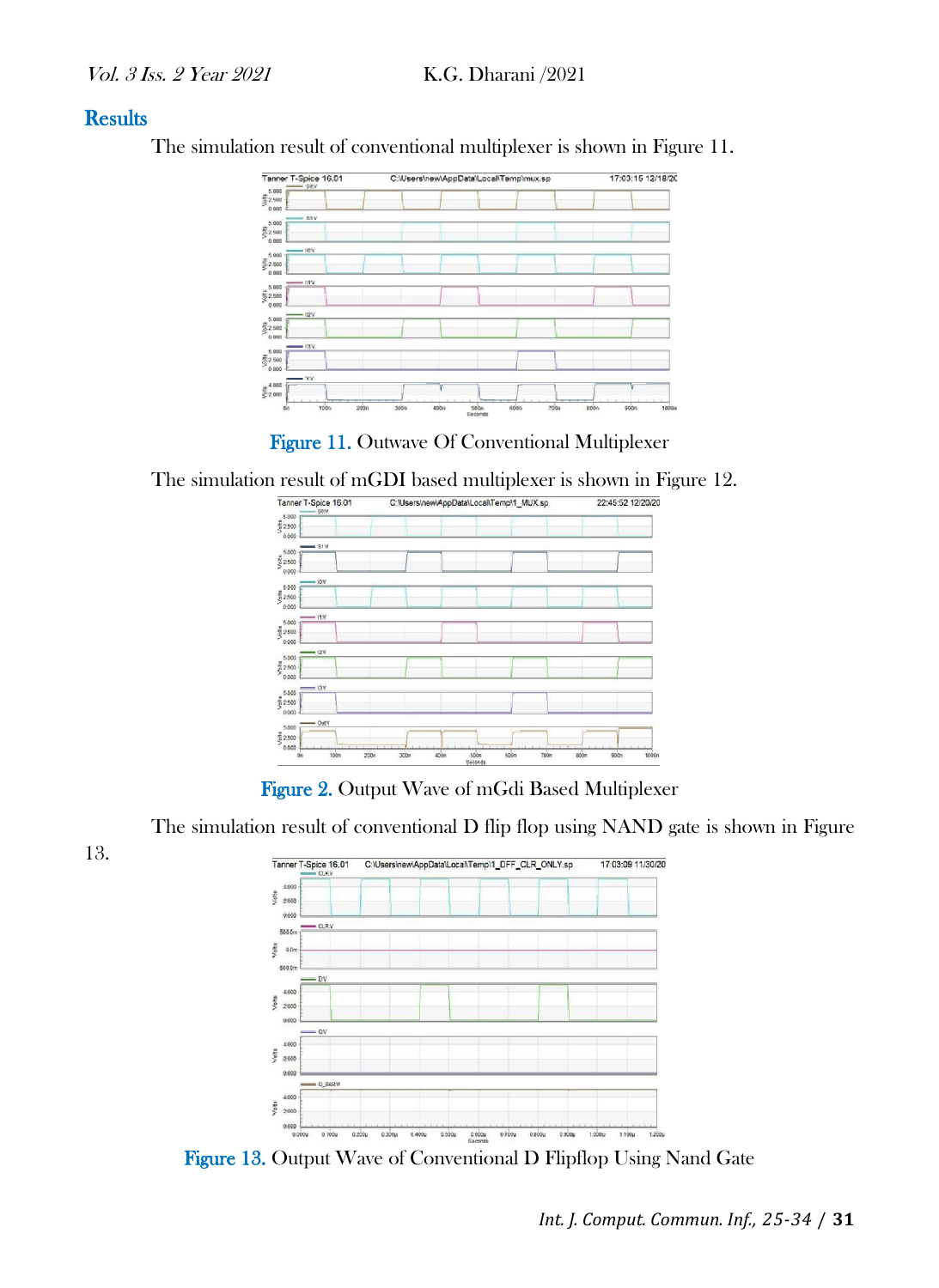The simulation result of mGDI based D flip flop using NAND gate is shown in Figure

14.



Figure14. Output Wave of Mgdi Based D Flipflop Using Nand Gate

The simulation result of conventional 8 bit USR when S1S0=10 (SHIFT LEFT) is shown in Figure 15.

| Tanner T-Spice 16.01<br>CLKV                                        |        | C:\Users\new\AppData\Local\Temp\1_USR.sp |                   |        |        |                    |        | 23:38:35 07/05/21 |  |  |
|---------------------------------------------------------------------|--------|------------------------------------------|-------------------|--------|--------|--------------------|--------|-------------------|--|--|
| #5.000<br>\$2.500<br>>0.000                                         |        |                                          |                   |        |        |                    |        |                   |  |  |
| $-$ 01V<br>$\begin{array}{l} 25.000 \\ 5.2500 \\ 8.000 \end{array}$ |        |                                          |                   |        |        |                    |        |                   |  |  |
| $-02$ <sup>V</sup><br>#5.000<br>\$2.500<br>> 0.000                  |        |                                          |                   |        |        |                    |        |                   |  |  |
| $-03V$<br>E 5.900                                                   |        |                                          |                   |        |        |                    |        |                   |  |  |
| $-04V$<br>#5.000<br>\$2.500<br>> 0.000                              |        |                                          |                   |        |        |                    |        |                   |  |  |
| $-05$ <sup>V</sup><br># 5.000<br>5 2.500<br>> 0.000                 |        |                                          |                   |        |        |                    |        |                   |  |  |
| $-08$ Y<br>in 5.000                                                 |        |                                          |                   |        |        |                    |        |                   |  |  |
| 67V<br># 5.000<br>\$ 2.500<br>> 0.000                               |        |                                          |                   |        |        |                    |        |                   |  |  |
| $- 084$<br># 5.000<br>5 2.500<br>> 0.000                            |        |                                          |                   |        |        | ı                  |        |                   |  |  |
| 0.200<br>$0.400\mu$<br>0.000u                                       | 0.000y | 0.030u                                   | 1.000u<br>Seconds | 1.200u | 1,400g | 1.600 <sub>9</sub> | 1.800u | 2,000             |  |  |

Figure 15. Outwave of Conventional 8 Bit Usr When S1s0=10 (Shift Left)

The simulation result of mGDI based 8 bit USR when S1S0=10 (SHIFT LEFT) is shown in Figure 16.

| Tanner T-Spice 16.01<br><b>CLKV</b> |                    |           | C:\Users\new\AppData\Local\Temp\USR.sp |       |        |        |        |        |                   | 23:11:27 07/05/21 |  |  |
|-------------------------------------|--------------------|-----------|----------------------------------------|-------|--------|--------|--------|--------|-------------------|-------------------|--|--|
| $\frac{5,000}{2,500}$<br><b>M</b>   |                    |           |                                        |       |        |        |        |        |                   |                   |  |  |
| 5.000<br><b>Rio/</b>                | $-$ Q1.Y           |           |                                        |       |        |        |        |        |                   |                   |  |  |
| 5.000<br><b>A</b>                   | $-02V$             |           |                                        |       |        |        |        |        |                   |                   |  |  |
| 5.000                               | $-03V$             |           |                                        |       |        |        |        |        |                   |                   |  |  |
| $\frac{5000}{2500}$<br><b>Si</b>    | Q4V                |           |                                        |       |        |        |        |        |                   |                   |  |  |
| 5.000<br>2.500<br>6.000<br><b>B</b> | Q5V                |           |                                        |       |        |        |        |        |                   |                   |  |  |
| 5.000<br>ŝ                          | $-$ Q6:V           |           |                                        |       |        |        |        |        |                   |                   |  |  |
| $\frac{5000}{2000}$<br>ļ            | <b>67V</b>         |           |                                        |       |        |        |        |        |                   |                   |  |  |
| 5.000<br>2.500<br>6.000<br><b>B</b> | $\rightarrow$ Q8.V |           |                                        |       |        |        |        |        |                   |                   |  |  |
| $\frac{5000}{2000}$<br>ŀ<br>0.000   | $= SLV$<br>0.200u  | $0.40$ ly | 0.600µ                                 | 0.000 | 1.000u | 1.20ly | 1.400u | 1.600g | 1.80 <sub>g</sub> | 2.000             |  |  |

Figure 16. Outwave Of mGdi Based 8 Bit Usr When S1s0=10 (Shift Left)

*Int. J. Comput. Commun. Inf., 25-34* / **32**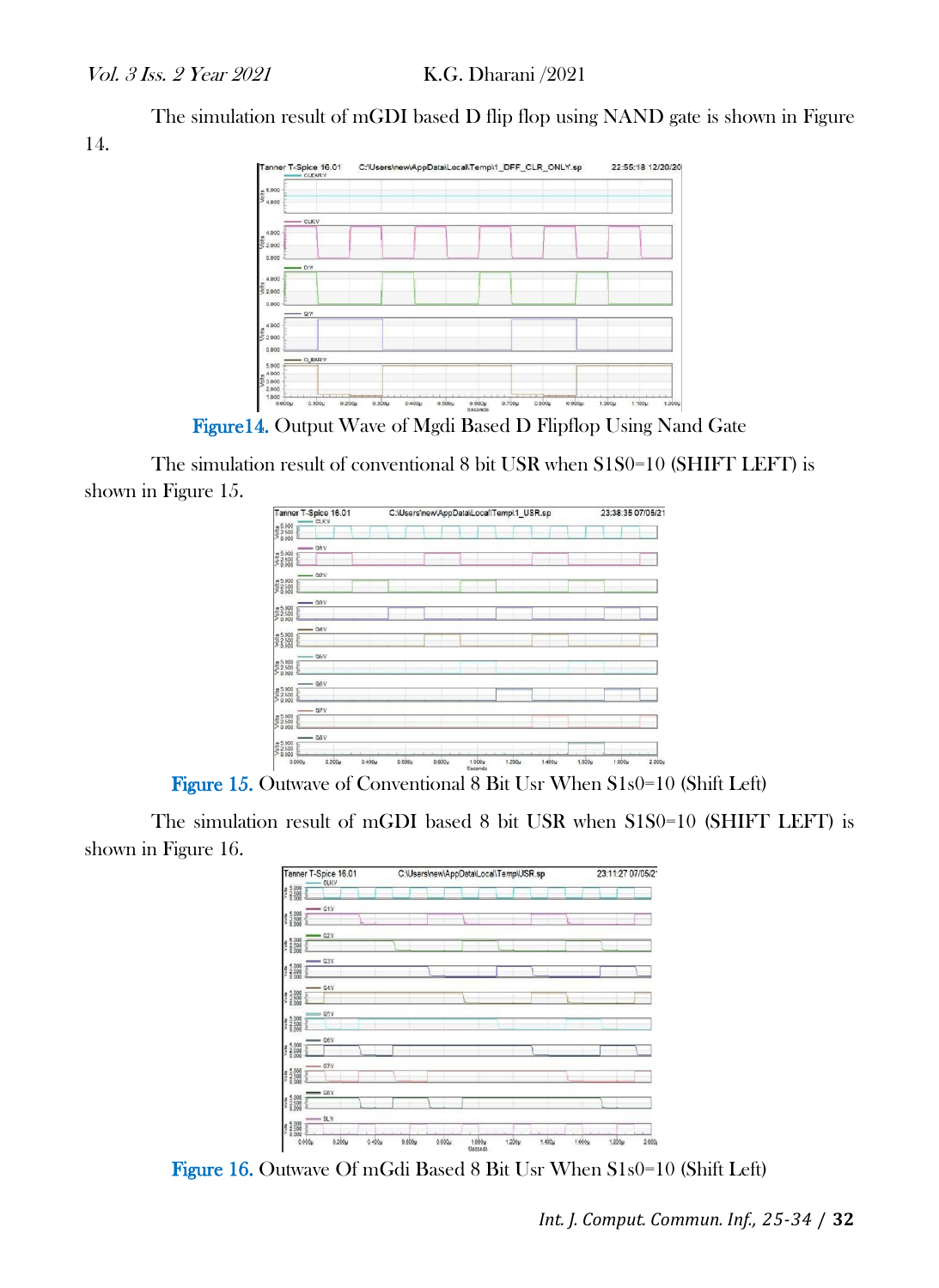Table 2. shows comparison of various logic circuit design using conventional and mGDI technique.

| No.of. Transistors |     |             | Power      | Time               |                   |             |  |
|--------------------|-----|-------------|------------|--------------------|-------------------|-------------|--|
| Normal             |     | <b>MGDI</b> | Norm Al    | <b>MGDI</b>        | Norm Al           | <b>MGDI</b> |  |
| Multi Plexe R      | 67  | 6           | $29.01$ mw | $27.52 \text{mw}$  | 1.7 <sub>3s</sub> | 1.30s       |  |
| D Flip Flop        | 40  | 40          | 843.6mw    | $390.7$ mw         | 1.44s             | 1.86s       |  |
| 4 Bit Usr          | 428 | 184         | $115.8$ Mw | $107.3 \text{ Mw}$ | 4.64s             | 2.48s       |  |
| 8 Bit Usr          | 560 | 368         | 664.4mw    | 663.2mw            | 13.76s            | 12.92s      |  |

Table 2. Comparision Of Conventional And Mgdi Technique

#### **Conclusion**

In this paper, USR has been designed using conventional and modified GDI techniques. They are simulated in TANNER v16.0 EDA tool and the results have compared. From the result, it is clear that the mGDI technique helps in reduction of number of transistors used (Area), reduction of power dissipation and increases the speed. These three are the important parameters to be considered in the VLSI design. Thus the above stated mGDI technique prove to be efficient in all of its ways.

#### **References**

- [1] Shubham Sarkar, Hijal Chatterjee, Pritam Saha, Manoj Biswas, (2020). 8-Bit ALU design using m-GDI Technique, 2020 4th International Conference on Trends in Electronics and Informatics (ICOEI)(48184), IEEE, India. <https://doi.org/10.1109/ICOEI48184.2020.9142881>
- [2] Radha N., Dagineeshwari R., Devadharshini B., (2020). A Modified Gate Diffusion Input Technique Based Proficient 4 Bit Priority Encoder‖, 2020 International Conference on Inventive Computation Technologies (ICICT), IEEE, India. <https://doi.org/10.1109/ICICT48043.2020.9112461>
- [3] Manikanta D., Malleswara Rao T.,(2019). Design and Analysis of D- Flip Flop Based Shift Registers using GDI Technique, Journal of Science and Technology, 4(6), 1-7.
- [4] Saravanan S.V., Sivakumar S. A. & Sasipriya S., (2017). Design of Low Power Flip Flop Based on Modified GDI Primitive Cells and Its Implementation in Sequential Circuits,International Journal of Advances in Computer and Electronics Engineering,  $2(5)$ ,  $22 - 32$ .
- [5] Sivakumar S.A., Sowmya R., (2016). Design of low power Universal Shift Register Using Pipe Logic flip flops, International Journal of Advanced Research in Computer and Communication Engineering, 5(5), 55-59. <http://dx.doi.org/10.17148/IJARCCE.2016.5516>